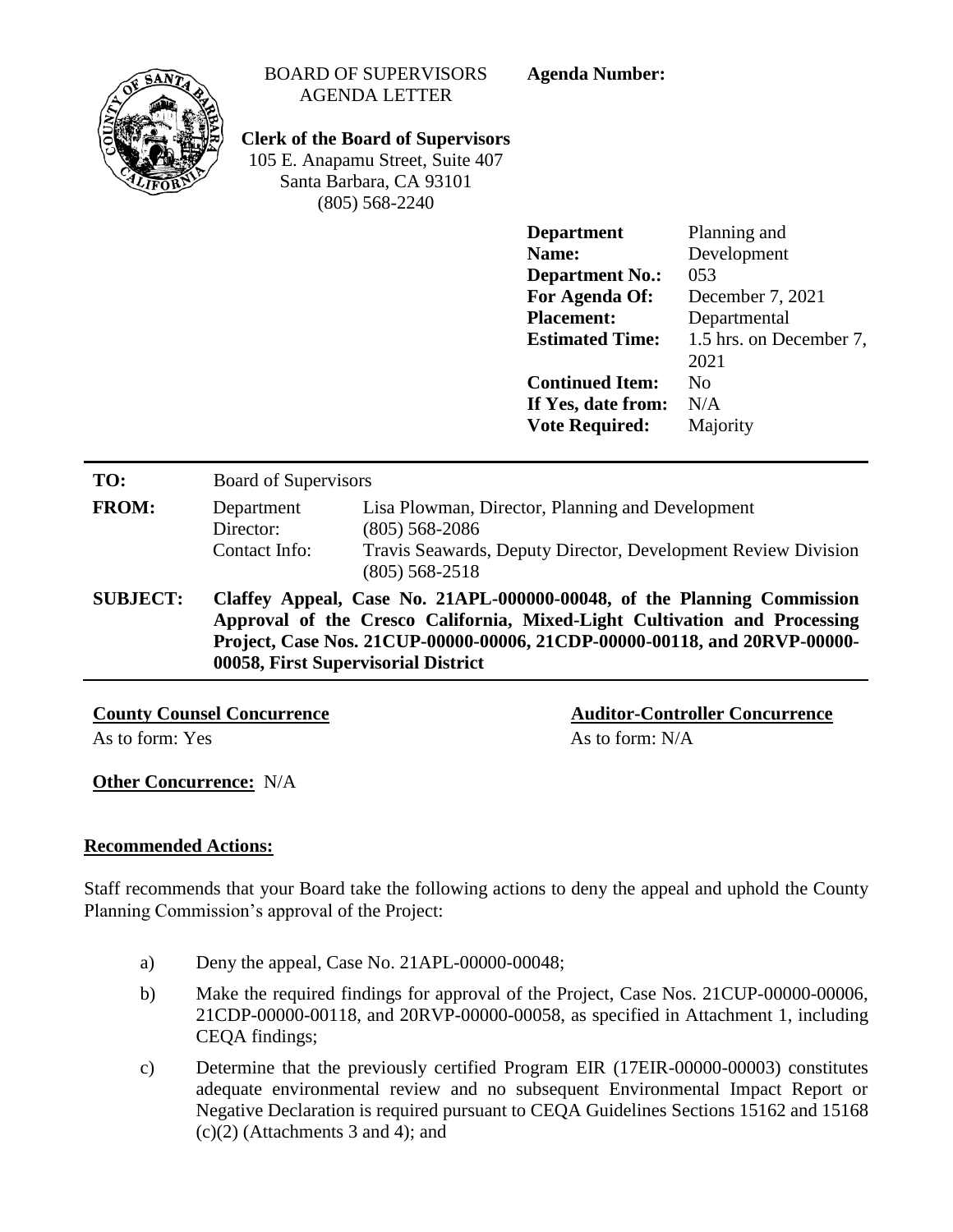### Page 2 of 10

d) Grant *de novo* approval of the Project, Case Nos. 21CUP-00000-00006, 21CDP-00000- 00118, and 20RVP-00000-00058 subject to the conditions of approval (Attachment 2).

## **Summary Text:**

On December 6, 2018, the Applicant, Cresco California, Inc., submitted an application for a cannabis operation consisting of 7.98 acres of mixed-light cannabis cultivation, nursery, and processing. Cannabis is currently being cultivated and processed onsite based on an affidavit of legal nonconforming use. On September 1, 2021, the Commission granted approval of the Proposed Project. On September 13, 2021, Maureen Claffey filed a timely appeal of the Commission's approval of the Proposed Project. The Proposed Project meets all Article II Coastal Zoning Ordinance requirements as they relate to cannabis activities.

# **A. Proposed Project**

Since the County Planning Commission's (Commission) approval, the Applicant has proposed minor modifications to their Project description. In order to comply with Building Code and Flood Control regulations, the Applicant is required to provide more detailed, construction-level design specifications. As a result, the Proposed Project now includes an enlarged greenhouse addition to accommodate wider interior walkways, the grading amounts have been reduced, and additional retaining walls are added to better accommodate the expanded capacity of the existing storm water detention basins. The Proposed Project was also modified to include additional native riparian landscaping in the northern portion of the Proposed Project for enhanced riparian restoration. The changes to the Proposed Project were reviewed by the South Board of Architectural Review on November 5, 2021, and SBAR requested that the Proposed Project return for Preliminary and Final Approval. Finally, the Project description was also modified to reflect that the avocado trees *(Persea americana)* in the northern portion of the parcel have been removed. The modified Project description is provided below (deleted text shown in strikethrough font and new text shown in underlined font).

The Proposed Project is a request for a Coastal Development Permit, Minor Conditional Use Permit, and Revision to a Development Plan (Case No. 10DVP-00000-00010, approved on March 10, 2014) to allow for 7.98 acres of mixed-light cannabis cultivation, nursery, and processing. Mature mixed-light cultivation will take place in the existing 264,500-sq.-ft. greenhouse, and nursery mixed-light cultivation will take place in a new 17-ft.-tall, 61,840-58,396 sq.-ft. addition to Greenhouse 1. The addition will include locker rooms, administrative offices, a walk-in cooler, and restrooms. Cultivation will utilize water conservation methods including timed drip, evaporative barriers, soil moisture monitors, recycled water, and rain capture. Harvests will take place continuously year round. Compost will be transported offsite by a licensed operator.

Greenhouses 2, 3 and 4 will be demolished. A new 26-ft.-tall, 24,751-sq.-ft. processing building will be constructed and used for freezing, curing, drying, bucking, trimming, grading, packaging, storage, testing, sampling, and loading for offsite transport. The processing building will also include an employee break area, locker rooms, administrative offices, and restrooms. An approximately 420-ft.-long, 5-ft.-tall retaining wall will be constructed between the processing building and existing greenhouse.

The Proposed Project will be equipped with the leading active odor neutralizing technology(s) currently available to prevent cannabis nuisance odors from drifting offsite and impacting protected receptors (i.e., residential zoning). These odor control systems are described in detail within the Proposed Project's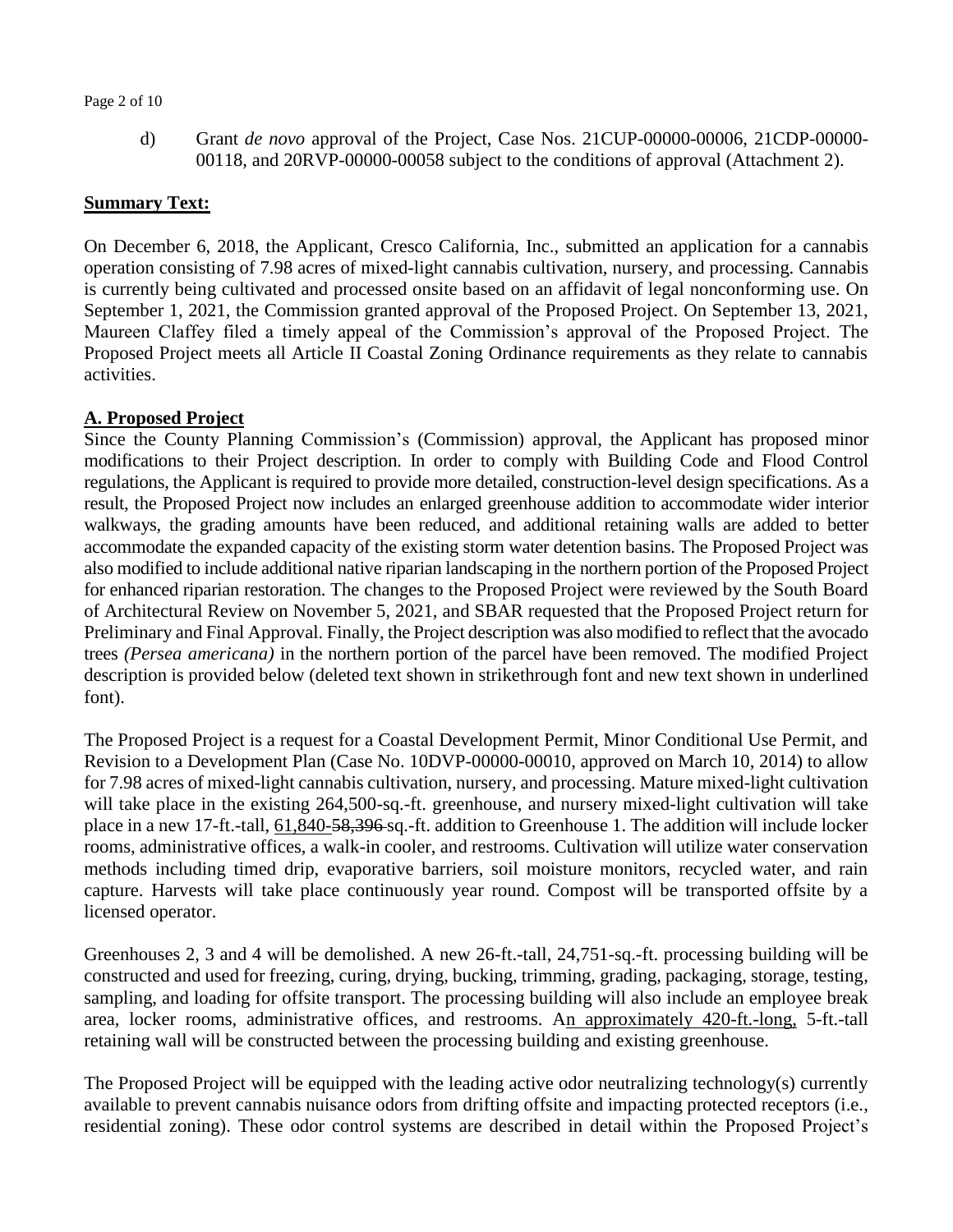### Page 3 of 10

certified Odor Abatement Plan. Changes to the Odor Abatement Plan will be processed in coordination with the County and may require changes to this permit or a new permit depending on the nature and scope of the changes.

The northern portion of the parcel is within the 100-ft. Environmentally Sensitive Habitat (ESH) buffer of Arroyo Paredon, which contains Environmentally Sensitive Habitat (ESH). There is no ESH in this buffer area. In the northern portion of the parcel, an existing unpaved parking area will be abandoned and avocado trees *(Persea americana)* will be removed, and the northernmost portion of the 100-ft. ESH buffer area along an existing 7-ft.-tall fence will be restored with native vegetation to enhance the ESH buffer area. All restoration in the ESH buffer will take place outside of the nesting season. No native vegetation exists in the 100-ft. buffer area, and no native vegetation or habitat will be removed as part of the Proposed Project.

Grading for the Proposed Project will consist of expansion of the existing storm water detention basins as well as site leveling in the parking and structural development areas. Total grading for the Proposed Project will require 6,030 9,220 cubic yards (CY) of cut, 3,950 4,430 CY of fill, and 2,080 5,490 CY of export. There will be 700 linear ft. of retaining walls ranging from 1-ft.-tall to 13-ft.-tall associated with the storm water detention basins. As part of the Proposed Project, 12 existing, as-built pre-fabricated storage containers will be removed from the subject parcel. The Proposed Project includes new landscaping planted around the processing building and parking area. As part of the Proposed Project, the landscaping plan includes maintenance of recently planted landscaping located offsite on the adjacent parcel to the east (APN 005-310-021) to provide additional screening from Foothill Road.

The perimeter of the Project site will be enclosed by an existing 7-ft.-tall chain-link fence with wood slats and a 1.5-ft.-tall mesh layer on the fence bottom to prevent wildlife entry into the cannabis operation. Wall and pole-mounted light fixtures will be mounted at a maximum height of 10 feet throughout the Project site. All exterior lighting will be fully shielded, downward directed, and on motion sensors with illumination lasting for up to five minutes after movement. A blackout shade system will be utilized within the greenhouse structures to ensure that there is no visible light emanating from the greenhouses from dusk to dawn.

The hours of operation will be from 6:30 a.m. to 7:30 p.m. daily. The cannabis operation will require a maximum of 75 employees year round. Employees will work staggered schedules and will be provided with carpool incentives in order to reduce peak hour trips. Employees will be required to utilize the Via Real access road to enter and exit the site. There will be 65 parking spaces onsite and a loading area located near the processing building.

Domestic and irrigation water will be provided by the Carpinteria Water District through an existing water meter. The Proposed Project includes a new onsite septic system. Power will be provided by Southern California Edison. One back-up emergency generator will be used in power outage situations only. Access to the site will be provided off Via Real via paved driveway with a shared access easement ranging from 16-ft.-wide to 20-ft.-wide as well as Foothill Road via a 20-ft.-wide paved driveway and shared access easement. Fire protection will be provided by the Carpinteria-Summerland Fire District. The property is a 13.66-acre parcel zoned Agriculture I (AG-I-10) and shown as Assessor's Parcel Number 005-310-024, located at 3861 Foothill Road in the Toro Canyon Community Plan in the Carpinteria area, First Supervisorial District.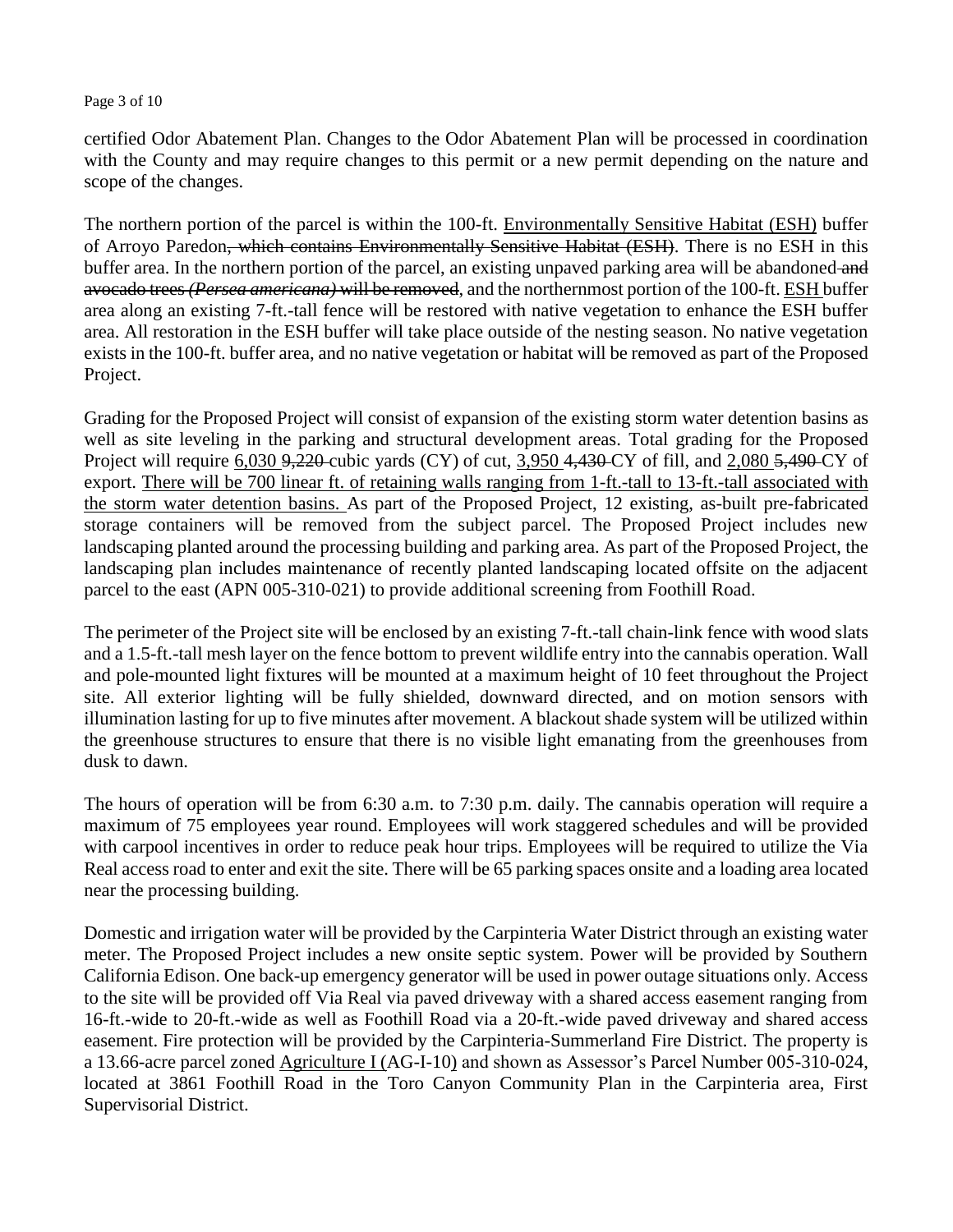Page 4 of 10

# **B. Background:**

The subject parcel is currently developed with one existing 264,500-sq.-ft. greenhouse (Greenhouse 1) and three 40,700-sq.-ft. greenhouses (Greenhouses 2, 3, and 4). On March 10, 2014, the County Board of Supervisors approved the existing greenhouses under a Rezone, Development Plan, and Coastal Development Permit (Case Nos. 11RZN-00000-00001, 10DVP-00000-00010, and 11CDP-00000-00009, respectively). The Rezone removed the view corridor designation from the subject parcel, thereby allowing for over 25% of the lot area to be developed with greenhouses. The Development Plan and Coastal Development Permit included approval of the 264,500-sq.-ft. as-built greenhouse (Greenhouse 1).

Building Permits were obtained for Greenhouses 2, 3, and 4, and they are currently being used for cannabis cultivation. However, a Building Permit application for Greenhouse 1 was never submitted to the Building and Safety Division (Building and Safety). Greenhouse 1 is currently vacant and will not be allowed to be used for cultivating any crops until proper Building Permits are issued.

On December 6, 2018, the Applicant submitted an application to Planning and Development to authorize the conversion of the onsite greenhouses from cut flower cultivation to cannabis cultivation. On July 29, 2020, the Applicant submitted a revised application to expand the property's storm water management system to fulfill Public Works Flood Control District (Flood Control) and Building and Safety requirements for Greenhouse 1. On January 21, 2021, the Applicant further revised the Proposed Project to include the new processing building and new addition to Greenhouse 1. Staff reviewed the Proposed Project for compliance with the applicable policies of the County Comprehensive Plan and development standards set forth in Section 35.144U (Cannabis Regulations) of the Article II Coastal Zoning Ordinance.

On September 1, 2021, the Commission granted approval of the Proposed Project. On September 13, 2021, Maureen Claffey filed a timely appeal of the Commission's approval of the Proposed Project. The Board of Supervisor's Appeal Application is included as Attachment 5. The Appellant's appeal issues and staff's responses are discussed in further detail under Section C of this Board Agenda Letter. On October 15, 2021, the Applicant voluntarily submitted a Habitat Protection Plan as discussed in further detail under staff's response to Appeal Issue No. 1.A.

# **C. Appeal Issues and Staff Responses**

The Appeal application (Attachment 4) contains a letter outlining the issues on appeal. The Appellant alleges that substantial evidence in the record does not support the findings for approval of the Proposed Project, because the Proposed Project does not comply with the Coastal Land Use Plan, including the Toro Canyon Plan and Coastal Zoning Ordinance. Staff reviewed the appeal issues and found they are without merit. The appeal issues and staff's responses are discussed in detail below.

## **Appeal Issue No. 1: Findings Are Not Supported by Substantial Evidence**

The Appellant alleges that the Proposed Project does not comply with the Coastal Land Use Plan, including the Toro Canyon Plan or Coastal Zoning Ordinance. The Appellant identifies two specific subissues related to the Proposed Project's alleged non-compliance with the Coastal Land Use Plan, including: the Proposed Project is located in the Environmentally Sensitive Habitat (ESH) buffer and will impact ESH, and the Odor Management Plan will not prevent odors in residential areas and does not include the best available technology.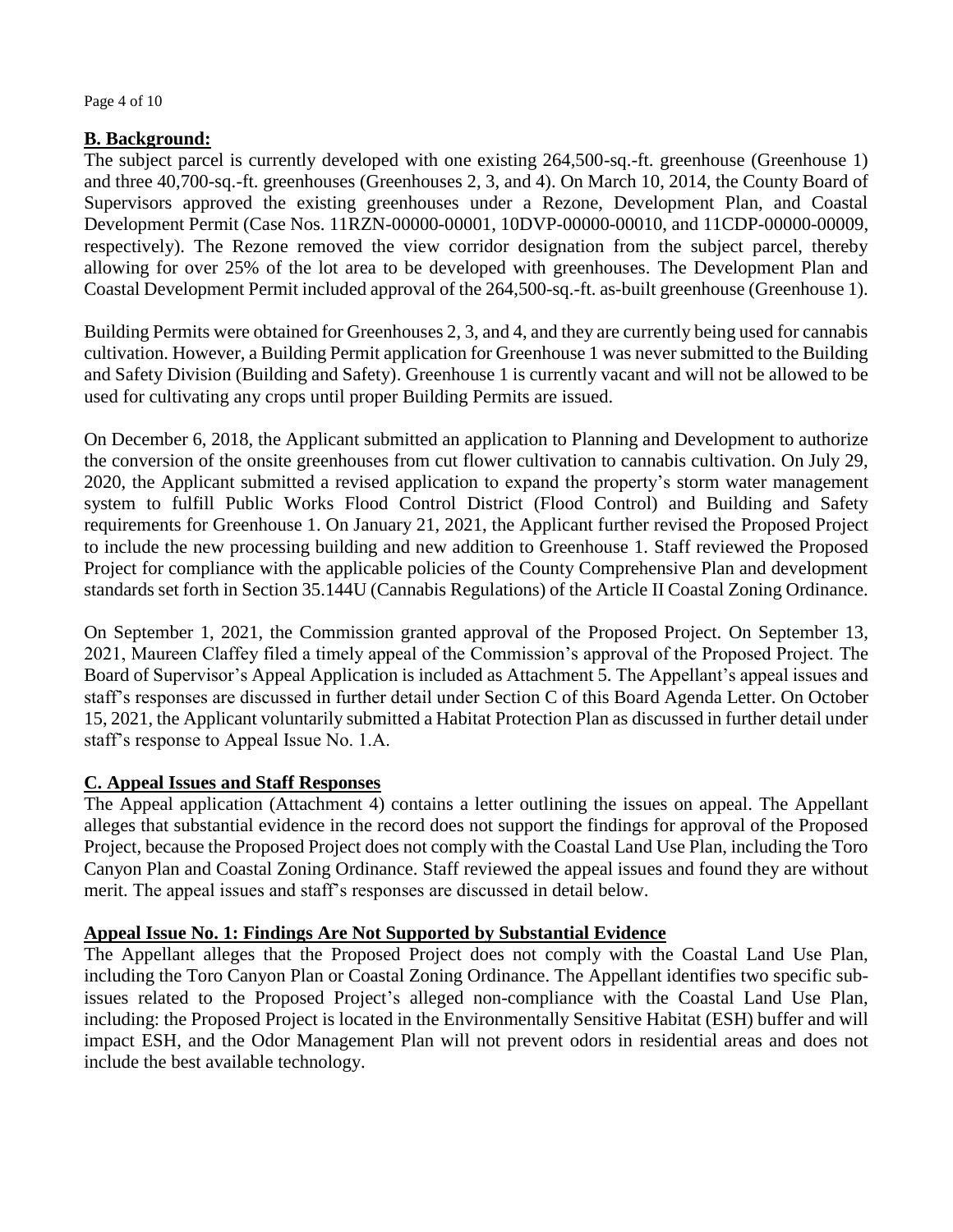### Page 5 of 10

## *1.A ESH Buffer and ESH Impacts*

The Appellant argues that there is insufficient evidence to support a finding that the Proposed Project will not impact ESH, and that the Applicant must prepare a Habitat Protection Plan. Specifically, the Appellant argues that the Proposed Project will or may already have impacts to ESH because 1) the avocado orchard located in the ESH buffer area was removed without studying or mitigating ESH impacts, 2) the Odor Management Plan includes a vapor phase system that may impact sensitive species, and 3) the detention basins will overflow into Arroyo Paredon resulting in discharge of pollutants.

### **Staff Response:**

Substantial evidence in the record supports the findings for approval of the Proposed Project (Attachment 1 to this Board Agenda Letter), including that the Proposed Project complies with the Coastal Land Use Plan, including the Toro Canyon Plan and Coastal Zoning Ordinance. Because substantial evidence shows that the Proposed Project does not involve impacts to ESH, a Habitat Protection Plan is not required. Regardless, the Applicant voluntarily prepared a Habitat Protection Plan, which further supports the findings for approval.

A Biological Resources Assessment (BRA) was conducted by the Sage Institute on July 6, 2021, and peerreviewed by the County's consultant. The BRA was updated on October 8, 2021, (Attachment 10) to incorporate the modified Project scope consisting of a larger greenhouse addition, reduced grading quantities, additional retaining walls, and additional native riparian landscaping. The BRA meets the requirements of the Article II Coastal Zoning Ordinance and is consistent with the mitigation measures set forth in the Cannabis Program PEIR.

The northern portion of the parcel is within the 100-ft. ESH buffer of Arroyo Paredon, however, as demonstrated by the BRA, the Proposed Project will not impact ESH. According to the BRA, there is no ESH in the buffer area, because it has historically been planted with an avocado orchard. In addition, an existing paved road and 7-ft.-tall fence separates Arroyo Paredon from the rest of the parcel and the 100 ft. ESH buffer area. The Proposed Project includes restoration of ESH in the buffer area. An existing unpaved parking area will be abandoned and native vegetation will be planted to restore and enhance the buffer area. All restoration in the ESH buffer will also take place outside of the nesting season.

As confirmed by the BRA, the Proposed Project does not include the removal of native vegetation, including the pruning or removal of native trees. The BRA analyzed removal of the avocado orchard, and no impacts to ESH were identified. Further, there is no native habitat or vegetation within the ESH buffer area, and as designed and conditioned, the Proposed Project will not result in any detrimental impacts to ESH. Approximately 600 sq. ft. of the northwest corner of Greenhouse 1 and the existing 16-ft.-wide road that runs along the northern edge of Greenhouse 1 encroach within the ESH buffer, however, Greenhouse 1 and the existing road were approved in this location in 2014 by the Board of Supervisors as part of 10DVP-00000-00010 and will not have any impacts to ESH.

Because the Proposed Project does not involve impacts to ESH, a Habitat Protection Plan is not required pursuant to Appendix G of Article II. Regardless, following the filing of this Appeal, the Applicant voluntarily prepared a Habitat Protection Plan (Attachment 13). The Proposed Project also includes implementation of a Wildlife Movement Plan (Attachment 11) and Tree Protection Plan (Attachment 12). The plans were developed by the Sage Institute and include avoidance and minimization measures such as tree protection for the single oak tree *(Quercus agrifolia)* located in the ESH buffer, education trainings for employees, pre-construction surveys, construction monitoring, landscape restoration, and detention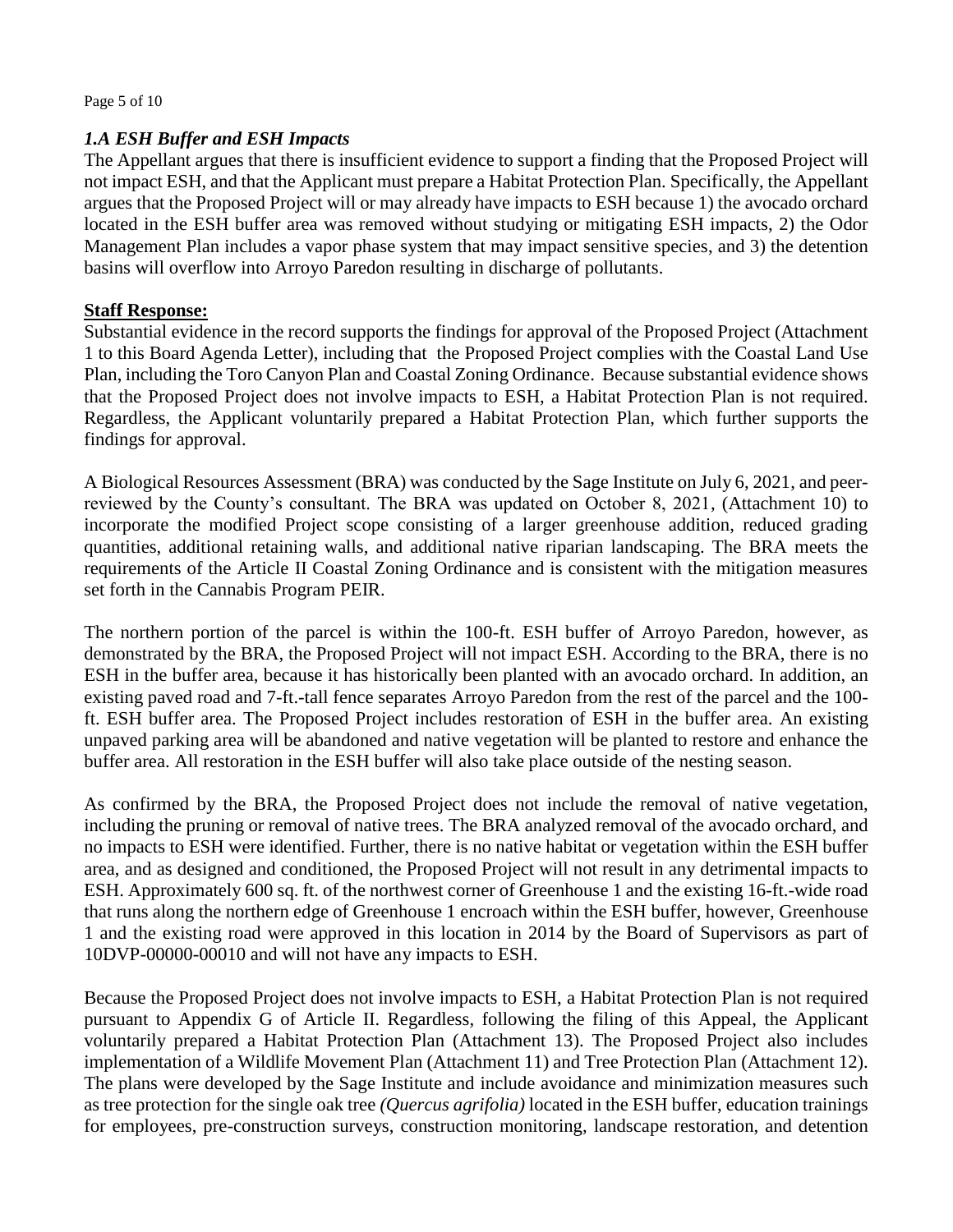### Page 6 of 10

basin maintenance. The measures are further subject to monitoring and enforcement by Permit Compliance staff for the life of the Project in accordance with Condition Nos. 26, 27, and 28 (Attachment B).

Vapor-phase neutralizer solutions will not impact ESH or sensitive species as part of the Proposed Project. According to the Odor and Volatile Compound Sampling Study prepared by SCS Engineers dated August 9, 2021 (Study), included as Attachment 21, there is no significant emissions from the vapor phase that could constitute a health hazard or air quality pollutant. The Study states that there is no evidence that the Ecosorb vapor is capable of producing hazardous levels of VOCs. According to the Screening Health Assessment of Odor Control at Cannabis Greenhouses prepared by CPF Associates dated January 8, 2020, included as Attachment 23, the use of Ecosorb in a cannabis greenhouse in Santa Barbara County would not be expected to pose public health concerns and would be below available health-protective acute and chronic inhalation criteria<sup>1</sup>. Further, according to the Screening Health Assessment of Byers' Waterless Vapor Phase Odor Control Technology prepared by CPF Associates on October 4, 2016, included as Attachment 24, operation of Ecosorb in a Byers-defined application scenario would not pose public health concerns and possible worst-case air concentrations calculated in the immediate vicinity of the distribution pipe were well below available health-protective inhalation criteria<sup>2</sup>. The appellant has not provided evidence to support the claim that the vapor phase neutralizing solutions will have impacts on ESH or sensitive species.

Furthermore, the existing cannabis operation's use of a vapor-phase odor control system is proposed to be replaced as part of the Proposed Project. The proposed Odor Management Plan (Attachment 7) includes the use of internal greenhouse odor scrubbers/filters such as regenerative carbon scrubbing system (RCSS) or equivalent internal greenhouse scrubbers/filters as the means of primary odor control technology. If the RCSS is sufficient to prevent offsite odor observations, the Applicant will permanently decommission the vapor-phase system. If offsite odor observations occur with RCSS, the Applicant will use RCSS and vapor-phase in combination with an emphasis on the RCSS as the primary odor mitigation system and minimization of vapor-phase neutralizer. According to the Odor Management Plan, if the vapor-phase system remains onsite, efforts will be made to utilize the minimum daily-volume release of neutralizer needed to achieve effective odor control. The Proposed Project meets all odor control requirements of the Article II Coastal Zoning Ordinance.

The cannabis operation and detention basins will not degrade Arroyo Paredon. The onsite detention basins will be expanded as part of the Proposed Project in order to increase the storm water capacity to accommodate storm water run-off from the existing and proposed onsite development for significant storm events. The detention basin design and calculations were reviewed by Flood Control and are consistent with the Flood Plain Management Ordinance, and the Proposed Project is required to adhere to Flood Control's condition letter (Attachment B, Condition No. 47). In the event that rainfall exceeds basin capacity, run-off will be directed to an existing overflow drainage outlet located in the southwest corner of the subject parcel. Runoff will not be directed to Arroyo Paredon.

 $\overline{a}$ 

<sup>&</sup>lt;sup>1</sup> Available criteria sources included: The US Environmental Protection Agency's (USEPA) Risk-Based Screening Levels (RSLs), USEPA's Acute Exposure Guideline Levels (AEGLs), the American Industrial Hygiene Association's Emergency Response Planning Guidelines (ERPGs), Temporary Emergency Exposure Limits (TEELs) developed by the DOE Office of Emergency Management, California Environmental Protection Agency (CALEPA) Reference Exposure Levels (RELs), the US National Library of MedicinePubChem databases, European Union and European Food Safety Authority assessments on food additives, Safety Assessments prepared by Cosmetic Ingredient Review Expert Panels, and Japan Food Safety Commission reports on food additives.

 $<sup>2</sup>$  Ibid.</sup>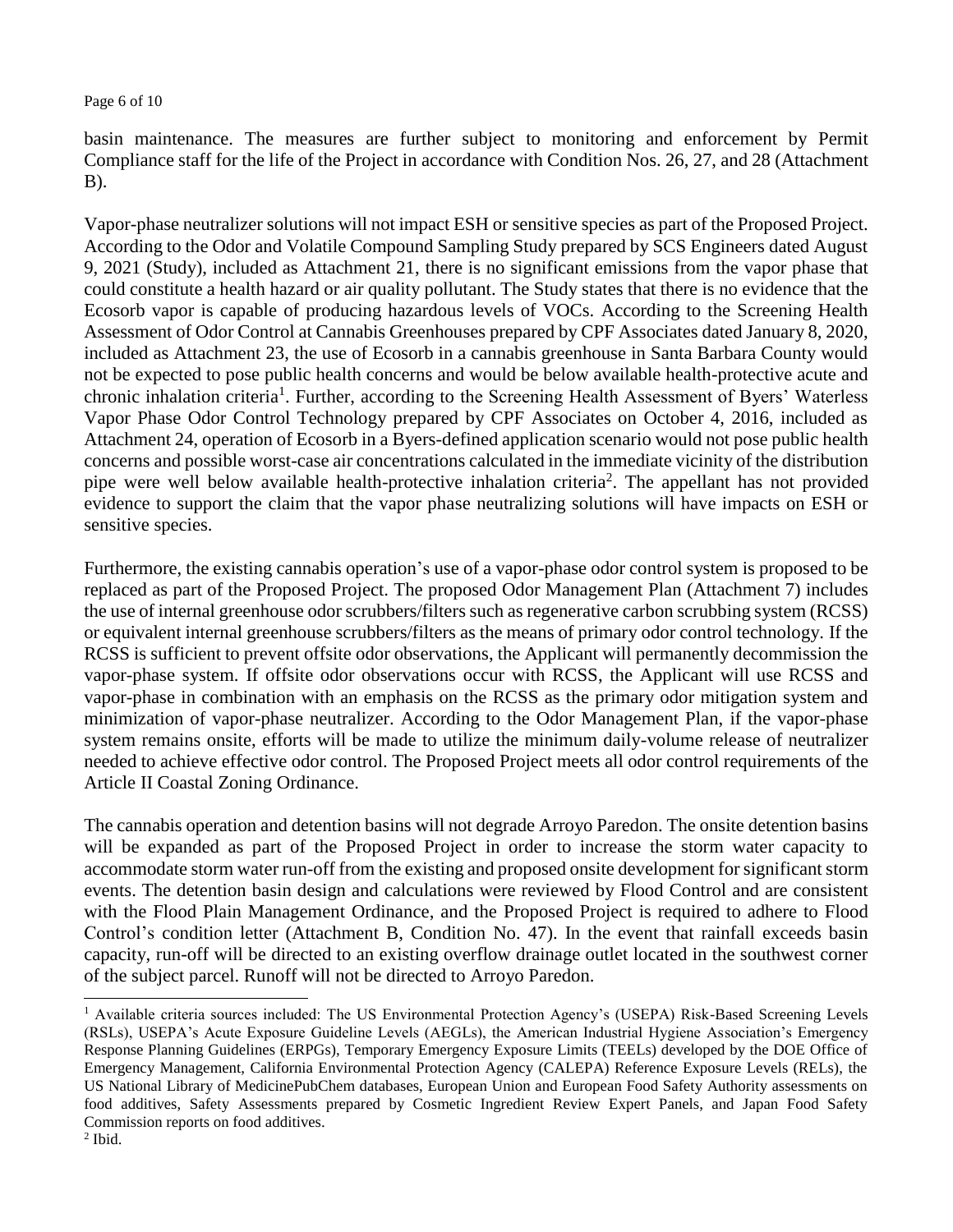According to the Water Conservation Plan (Attachment 16), required per Condition No. 26 of Attachment 2, the Proposed Project will conserve water used for irrigation and will reduce agricultural runoff. Furthermore, because the growing areas will be within the greenhouse and greenhouse addition, water used for irrigation will not be discharged into or alongside Arroyo Paredon. Pursuant to the Water Quality Management Plan (Attachment 17) and Condition Nos. 7, 9, 10, and 11 of Attachment 2, which require designated construction storage and washout areas as well as best practices for erosion control, degradation of the water quality of groundwater basins and nearby streams shall not result from development of the site.

Lastly, the State Water Board, California Department of Fish and Wildlife, and U.S. Fish and Wildlife Service reviewed the Proposed Project and have no comments or conditions.

# *1.B Odor Management Plan Will Not Prevent Odors to Residential Areas*

The Appellant argues that the required Odor Management Plan does not comply with the Coastal Zoning Ordinance because it utilizes an odor masking system, it will not prevent odors from being experienced within residential zones, and it is not consistent with accepted and available industry-specific best control technologies and methods designed to mitigate odor.

# **Staff Response:**

The Odor Management Plan (Attachment 7), which is certified by a Certified Industrial Hygienist, does not utilize an odor masking system, and it proposes the use of the best commercially-available technology to prevent odors from being experienced in residential zones. As such, it complies with the Coastal Zoning Ordinance..

The proposed Odor Management Plan, which is certified by a Certified Industrial Hygienist, explains that the primary odor-emitting activities that will occur onsite include indoor mature plant cultivation in Greenhouse 1 and processing in the new processing building. Cannabis will be harvested from Greenhouse 1 and then weighed, frozen, dried, cured, and packaged in the processing building. There is an existing vapor-phase odor control system installed on site. According to the Odor and Volatile Organic Compound Sampling Study (Study) dated August 9, 2021 (Attachment 21), the Ecosorb solution used in the vaporphase odor control system is odor neutralizing and not odor "masking". As part of the Study, air samples were collected from the property as well as along the eastern property line of the adjacent parcel to the east, which is under common ownership as the subject property. Those samples were evaluated for health risks by a third party. This Study would have indicated a consistent odor character of soap, citrus, pine, or some other scent if there was a masking agent. However, no consistent odor character of soap, citrus, pine, or other scent was detected, and there were no indications by the impartial third party of any masking agent incorporated into Ecosorb. The Study and its supporting data show that there is no new artificial masking scent being emitted by the existing vapor phase odor control system.

Additionally, the two Health Assessments discussed under staff's response to Appeal Issue 1.A and included Attachments 23 and 24 found that the use of Ecosorb in a greenhouse scenario would not have any public health concerns and would be below any health-protective inhalation criteria. The criteria referenced in the Health Assessments include the US Environmental Protection Agency (USEPA) Acute Exposure Guidelines Levels and Risk-Based Screening Levels, among other national and international health-based sources and criteria.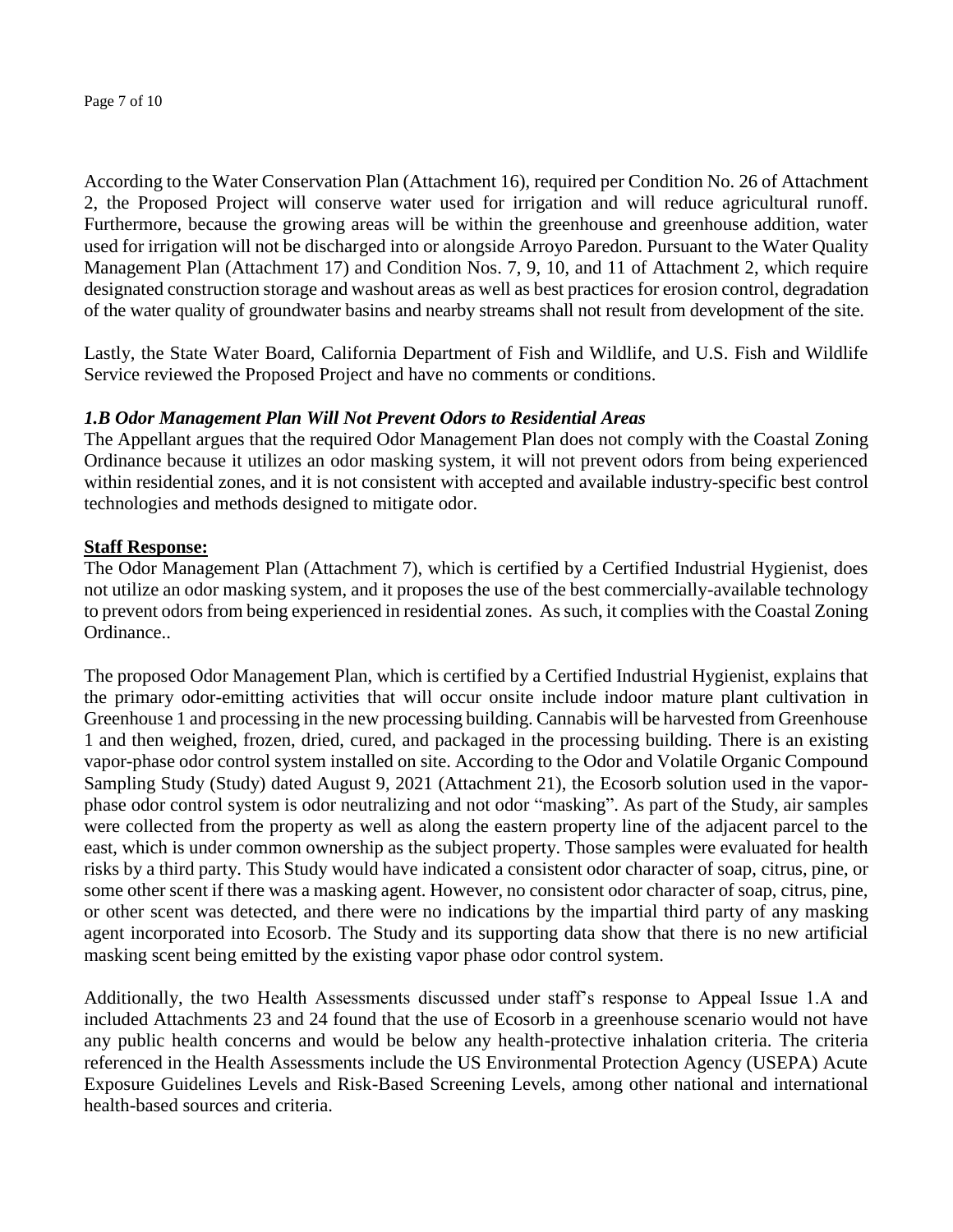#### Page 8 of 10

The proposed Odor Management Plan includes the use of internal greenhouse odor scrubbers/filters such as the regenerative carbon scrubbing system (RCSS) greenhouse scrubbing technology or equivalent internal greenhouse scrubbers/filters as the primary odor control technology. While RCSS technology is currently available, it is not yet mass-produced at the scale required for the Proposed Project, and so the Odor Management Plan states that the RCSS will be implemented as soon as commercially available and no later than 12 months after the commencement of full-scale cultivation of cannabis onsite. According to the Odor Management Plan, the RCSS is intended to reduce odors within greenhouses prior to the fresh air exchange which occurs when greenhouses are deliberately roof-vented, during opening and closing of access doors, or when fugitive air emissions occur if the greenhouse roof vents are closed with black-out curtains drawn. According to the Odor Management Plan, the efficacy of traditional carbon scrubbers in greenhouses can be reduced by moisture-laden air, causing the carbon bed to become saturated in a matter of days or weeks. In contrast, the RCSS does not utilize the carbon bed as the primary means for odor molecule elimination. Instead the RCSS actively treats the odiferous chemicals within the filters using titanium oxide impregnated carbon and ultra-violet light. Additionally, the RCSS pre-filters prevent ultrafine and larger diameter particulate matter from reaching and compromising the scrubbing media. Further details on the efficacy of the RCSS are included in the Odor Management Plan (Attachment 7).

SCS Engineers conducted pilot testing of RCSS greenhouse scrubbing technology and completed sitespecific air dispersion modeling to confirm the likely effectiveness of internal greenhouse scrubbing systems, demonstrating that RCSS is a best available control technology. The deployment of the RCSS odor control technology or equivalent internal scrubbing system for the Proposed Project will require gridlike distribution of the scrubbers/filters throughout the interior of the cultivation greenhouse with approximately 36 units. The ratio of scrubbers/filters per acre will be based on factors including greenhouse volume and cubic feet per minute rating for the scrubbers/filters.

Carbon scrubbers will be located throughout the processing building, and HVAC exhaust ducts to the outside will be controlled with industrial grade carbon odor absorbers. The processing building will be constructed with vapor barriers and opening seals that will limit air and odor exfiltration at the exterior building envelope. Additionally, the air handling system in the processing building will maintain a slight negative pressure differential between the inside and outside air in order to control odor exfiltration.

The Odor Management Plan must prevent odors from being experienced within residential zones. The La Mirada Existing Development Rural Neighborhood (EDRN) and Ocean Oaks EDRN are comprised of residentially zoned parcels (E-1 Zone District) and are located on the other side of Foothill Road (State Route 192) from the Proposed Project. The EDRN property lines are approximately 575 ft. and 350 ft. from the subject parcel, respectively.

Upon installation and testing of the internal scrubber/filtration system in Greenhouse 1 and the new greenhouse addition, the Applicant will reduce or eliminate the use of the existing vapor-phase neutralizing systems to the maximum extent feasible based upon the ability to prevent fugitive odors from reaching residentially zoned receptors. If offsite odor observations occur, the Applicant will reactivate the vapor-phase system temporarily while RCSS improvements are completed. As described under staff's response to Appeal Issue 1.A, the Applicant will decommission the vapor-phase system if the RCSS is sufficient to prevent offsite odor observations. If offsite odor observations occur and no further RCSS performance improvements are viable, the Applicant will use the RCSS and vapor-phase in combination with an emphasis on the RCSS as the primary odor mitigation system and minimization of vapor-phase neutralizer.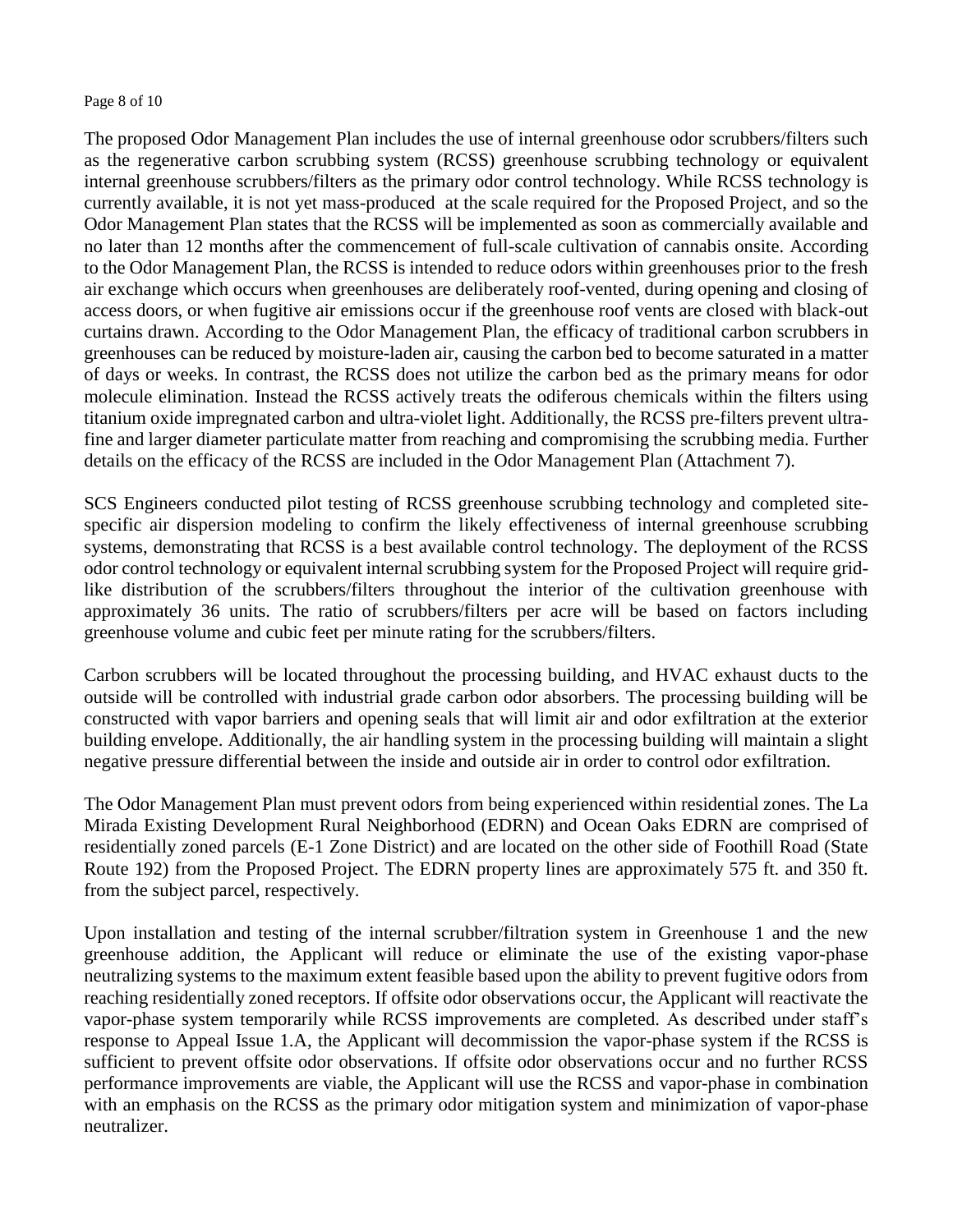Page 9 of 10

If odor from the Proposed Project is experienced in residential zones with the use of RCSS and vaporphase in combination, the Applicant will be required to conduct a new odor control best-available control technology analysis to examine alternative odor mitigation technologies in compliance with the Coastal Zoning Ordinance.

As part of the Odor Management Plan, the Applicant will manage a Community Outreach List as a way to provide information about the operation to interested parties. The Odor Management Plan outlines best management practices for greenhouse and processing operations that are designed to reduce odor, including employee trainings and designation of an Odor Management Specialist. The odor abatement system is subject to monitoring and enforcement by Permit Compliance staff for the life of the Project in accordance with Condition No. 22 (Attachment 2).

## **D. Conclusion:**

For the reasons discussed above, staff finds that the appeal issues raised are without merit. Planning and Development staff recommends that the Board deny the appeal and approve the Project *de novo* based on the findings provided as Attachment 1.

## **Fiscal and Facilities Impacts:**

Budgeted: Yes

Total costs for processing the appeal are approximately \$19,000 (75 hours of staff time There is no appeal fee collected for developments subject to the appeals jurisdiction to the Coastal Commission under Section 35-182.6. The costs for processing cannabis project appeals that are appealable to the Coastal Commission are completely offset by cannabis tax revenues. Funding for this project is budgeted in the Planning and Development Department's Permitting Budget Program on page D-301 of the County of Santa Barbara Fiscal Year (FY) 2021-22 adopted budget.

## **Special Instructions:**

The Clerk of the Board shall publish a legal notice at least 10 days prior to the hearing on December 7, 2021. The notice shall appear in the Santa Barbara News Press. The Clerk of the Board shall also fulfill mailed noticing requirements. The Clerk of the Board shall forward a minute order of the hearing to the attention of Gwen Beyeler and return one printed copy of the Cannabis Program PEIR to the Planning and Development Department Hearing Support.

## **Attachments:**

- 1. Findings
- 2. Conditions of Approval with Departmental Condition Letters
- 3. CEQA Checklist dated October 26, 2021
- 4. Link to Program EIR
- 5. Appeal Letter dated September 13, 2021
- 6. Project Plans dated October 1, 2021
- 7. Odor Management Plan dated October 8, 2021
- 8. Planning Commission Staff Report dated August 11, 2021 and associated Attachments